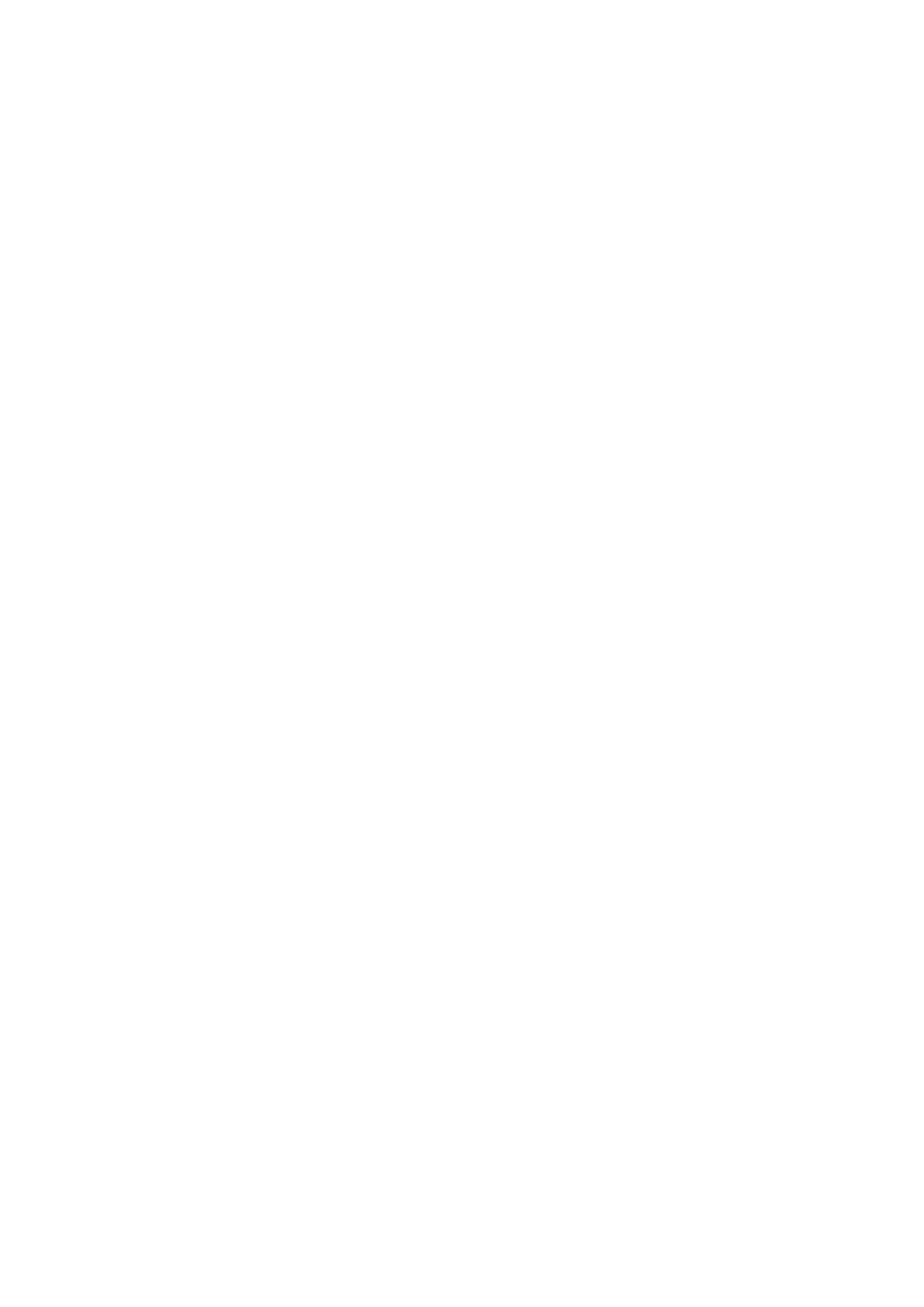#### **Table of contents**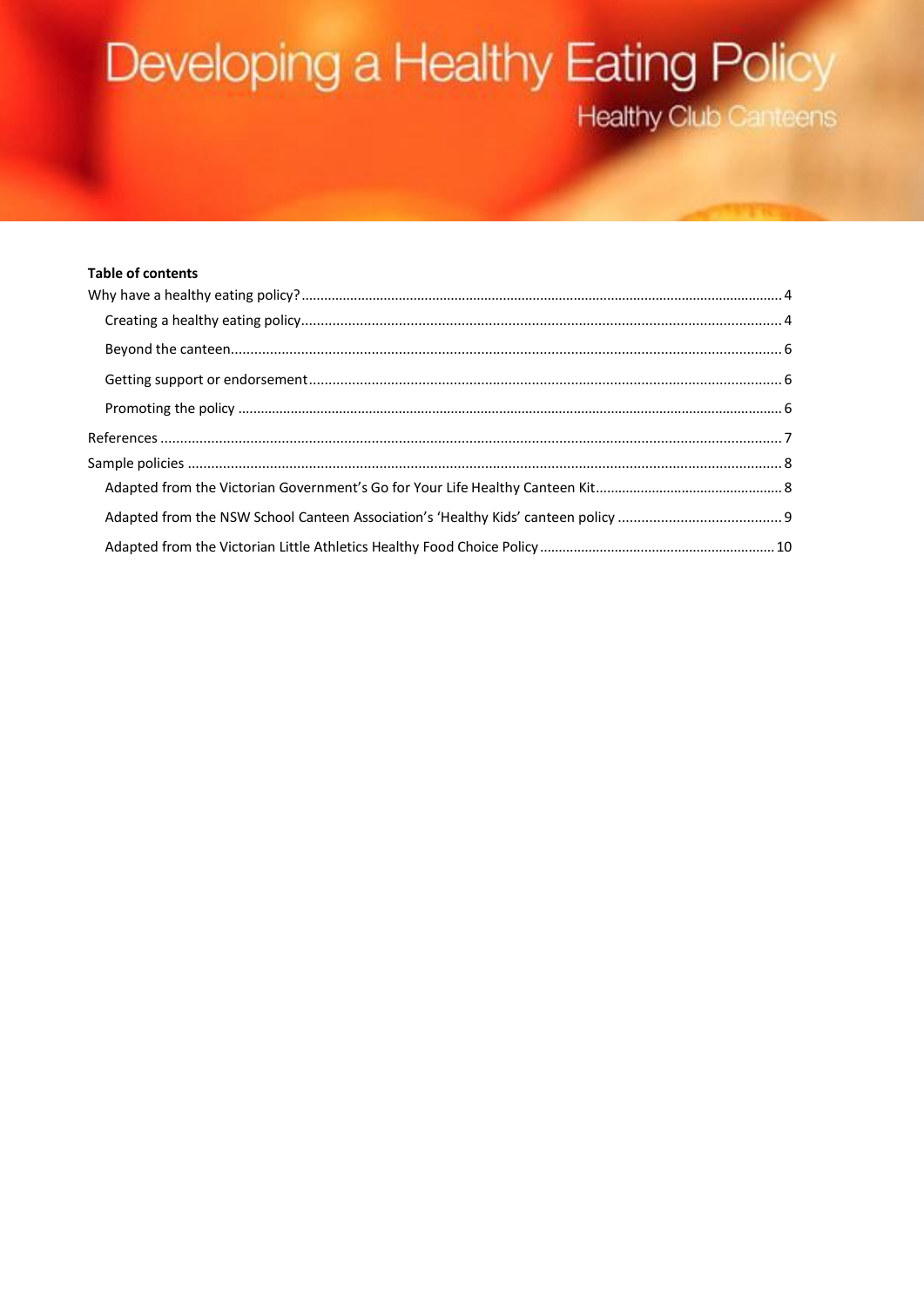#### <span id="page-3-0"></span>**Why have a healthy eating policy?**

Research indicates that change is more achievable and sustainable if it is backed up by policy. A recent pilot in commerciallyrun leisure centres demonstrated that the centres that had a policy (and promoted it) were much more successful in expanding the range of healthy food choices and getting customers to buy them.

This is because having a policy can help a club:

- $\bullet$ communicate a consistent message about healthy eating to the members, supporters and visitors
- $\bullet$ plan and agree on a direction for change
- $\bullet$ support canteen staff as they make the change
- set goals for the canteen and its operations
- make sure that the changes are in line with the values and priorities of the club  $\bullet$
- help deal with negative feedback.

#### <span id="page-3-1"></span>*Creating a healthy eating policy*

Creating a healthy eating policy can be done by a group or a single person. However it is created, the final product must have the support (or at least the endorsement) of the club committee.

Start work on the policy by thinking about why it is being developed. Reasons might include:

- the club wants to play a role in supporting the health and wellbeing of its members, supporters and visitors
- the club believes that good food fuels great on-field performance  $\bullet$
- $\bullet$ one of the club goals is to be regarded as a healthy, active place to be
- any or all of the above.

Secondly, consider what a healthy eating policy might achieve. It could:

- expand the range of healthy food choices available at the club  $\bullet$
- encourage members to make better food choices  $\bullet$
- help junior members to adopt healthy eating habits for life  $\bullet$
- support local producers and suppliers
- $\bullet$ contribute to a win at next year's grand final
- any or all of the above.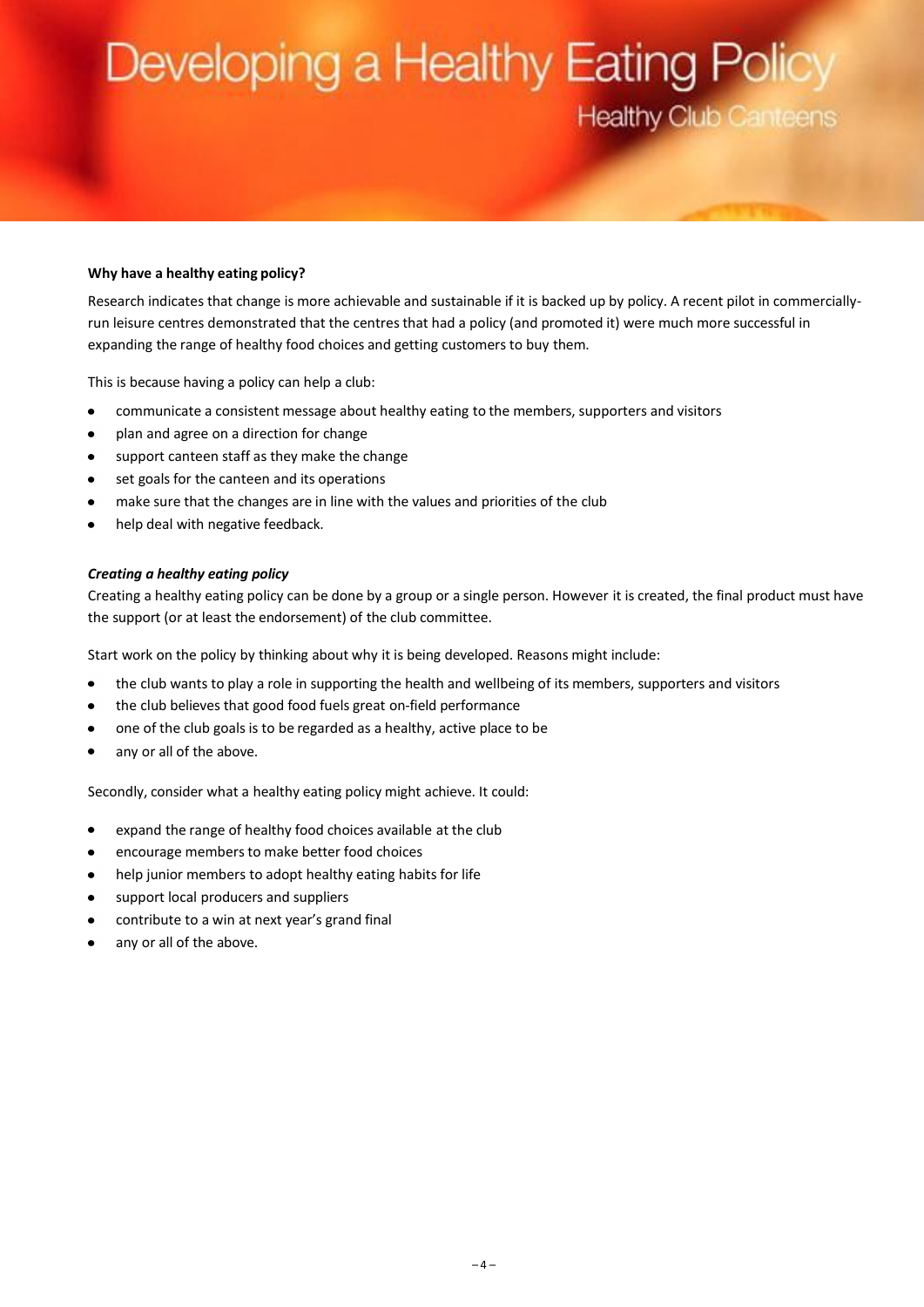Then, decide how the healthy eating policy will help achieve these goals. This section is a summary of the changes that will be made. It might include:

- $\bullet$ setting targets for the proportions of **GREEN**, **AMBER** and **RED** foods on the menu
- adopting healthier cooking techniques  $\bullet$
- substituting healthy ingredients for less healthy options  $\bullet$
- changing the pricing structure to make less healthy options more expensive and reducing the price of more healthy  $\bullet$ options
- altering the display area of the canteen to highlight and promote more healthy items  $\bullet$
- moving to smaller serving sizes for food prepared in the canteen and packaged items  $\bullet$
- adhering to the Australian Dietary Guidelines and recommended daily serves (see the Section 1: Healthy Eating)  $\bullet$
- any or all of the above.  $\bullet$

Given that this is the beginning of the process, ideas may well change with time – but it is still worth thinking about what might be done. One option is to issue the policy as a draft at first and then return to it after some changes are made to see if it was overly ambitious or whether it could even go further.

For a starting point, sample policies are included at the end of this section.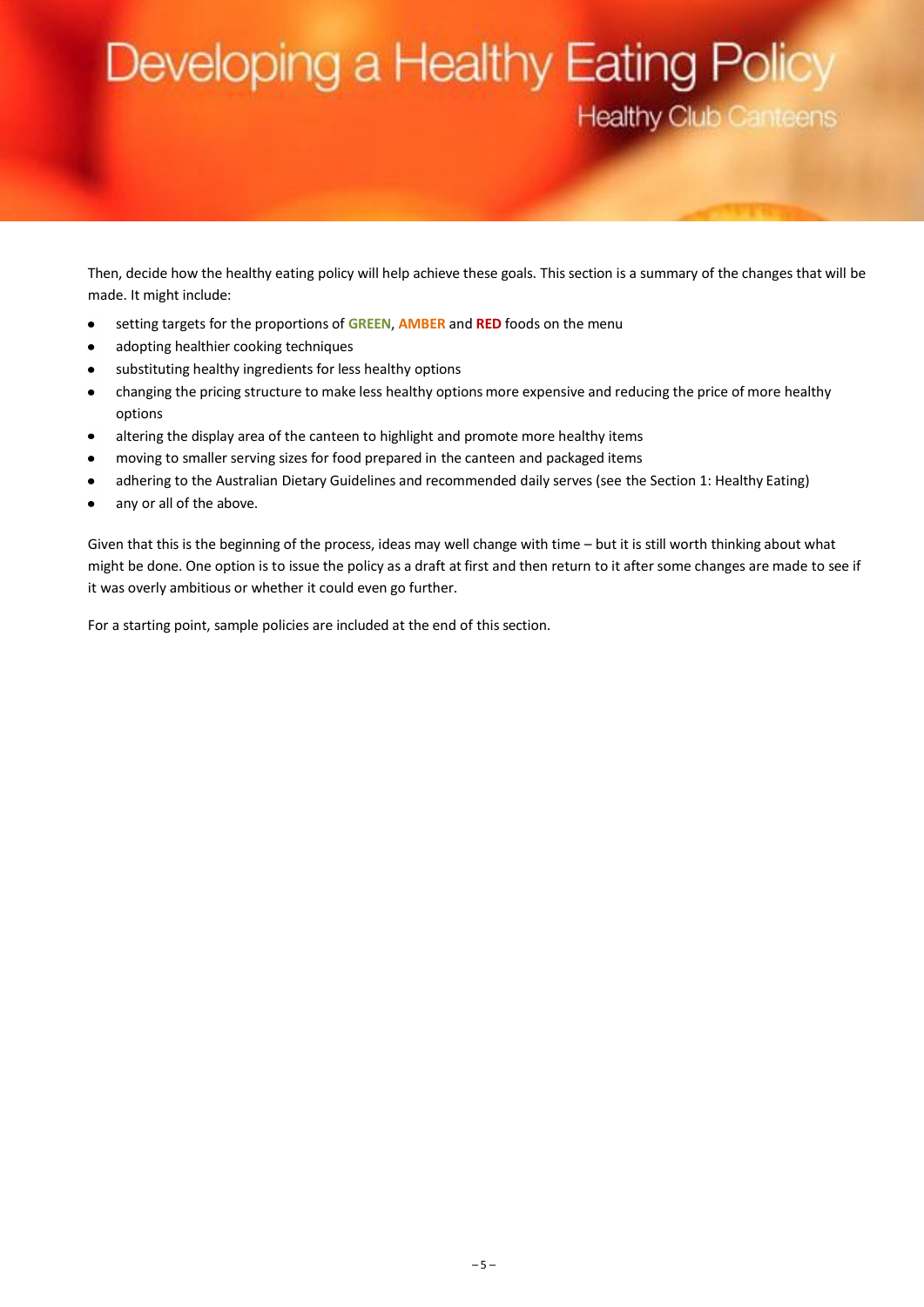#### <span id="page-5-0"></span>*Beyond the canteen*

When developing the healthy eating policy, consider how the club might apply it beyond the canteen. The policy is likely to have much more credibility if it applies right across all club operations, not just at the canteen window.

For example, a policy might include:

- a commitment to seeking out healthy catering for club functions
- a decision to stop accepting sponsorship from fast food chains or other suppliers associated with less healthy food options
- seeking sponsorships for the club from organisations promoting healthy lifestyles through physical activity or healthy food such as a local sports store or fruit market
- providing 'active' rewards such as sports equipment or vouchers for club presentation nights, as an alternative to fast food vouchers
- replacing **RED category** items in vending machines with **AMBER** or **GREEN** alternatives or smaller packet sizes or removing vending machines entirely.

#### <span id="page-5-1"></span>*Getting support or endorsement*

Once the draft policy is created, it is necessary to get it supported or endorsed by the club's committee. This may meet with some resistance, but following are some tips for getting the committee's support.

- Spend some time ascertaining the committee's knowledge and interests relating to food and engage with them by  $\bullet$ providing more information about the importance of healthy eating and its impact on health and wellbeing – and sports performance.
- Make some links with other club policies especially those that look at smoking, drinking alcohol and spectator behaviour.
- Be willing to listen and compromise. It is better to have a more flexible policy than no policy at all.

#### <span id="page-5-2"></span>*Promoting the policy*

Once the policy is endorsed, reflect on this achievement. Next, start considering how to let the club's members, supporters and visitors know about the new policy.

Promoting the policy is important; because it will help the members understand why these changes in the canteen or other areas of the club are being made. When people understand why something is being undertaken, they are much more likely to accept it.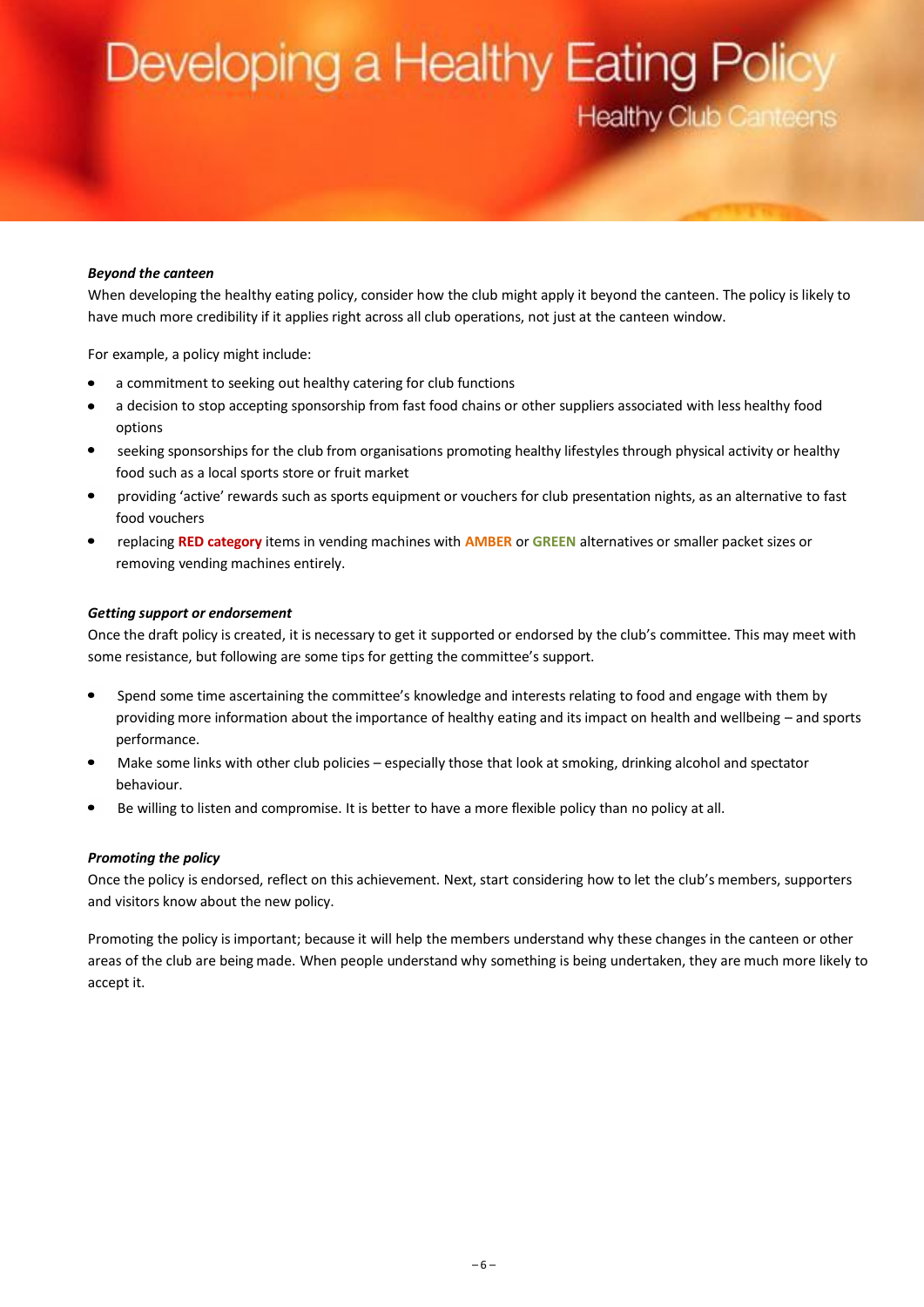Some of the ways to promote the new policy could include:

- $\bullet$ displaying it around the club
- $\bullet$ handing it out with membership or enrolment forms at the start of the season
- putting it in the club handbook (if there is one)
- writing a short article about it in the club newsletter or on the club website
- handing it out at club functions or meetings
- sending a copy to every member, with a brief note explaining what it is and why it was created.

#### <span id="page-6-0"></span>**References**

Information in this section was sourced from:

- Food for health Dietary guidelines for Australians: A guide to healthy eating (Australian Government National Medical and Health Research Council
	- [www.nhmrc.gov.au/publications/synopses/\\_files/n31.pdf](http://www.nhmrc.gov.au/publications/synopses/_files/n31.pdf)
- Fresh Tastes Tool Kit (NSW Department of Health)
	- [www.health.nsw.gov.au/pubs/2004/fresh\\_tastes.html](http://www.health.nsw.gov.au/pubs/2004/fresh_tastes.html)
- Healthy Canteen Kit (Victorian Government)
	- [www.education.vic.gov.au/management/schooloperations/healthycanteen/default.htm](http://www.education.vic.gov.au/management/schooloperations/healthycanteen/default.htm)
- Healthy Food Choice Policy (Victorian Little Athletics Association)
- Healthy Kids School Canteen Management (New South Wales School Canteen Associations) [healthy-kids.com.au/category/14/canteen-management](https://healthy-kids.com.au/category/14/canteen-management)
- How to implement healthy food choices at your leisure centre café (Prof. Boyd Swinburne and Erin Gleeson, unpublished)
- Recommended Daily Servings, Australian Department of Health and Ageing)
	- [www.healthyactive.gov.au/internet/healthyactive/publishing.nsf/Content/recommended-daily-servings](http://www.healthyactive.gov.au/internet/healthyactive/publishing.nsf/Content/recommended-daily-servings)
- Sample Healthier Catering Policy (Singapore Government)
	- [www.hpb.gov.sg/hpb/default.asp?pg\\_id=3410](http://www.hpb.gov.sg/hpb/default.asp?pg_id=3410)
- The School Canteen Handbook (Tasmanian Department of Education)
	- [www.discover.tased.edu.au/hpe/cmh/Default.htm](http://www.discover.tased.edu.au/hpe/cmh/s1-4.html)
- Smart Choices Healthy Food and Drink Supply Strategy for Queensland Schools (Queensland Department of Education, Training and Employment)
	- education.qld.gov.au/schools/healthy/food-drink-strategy.html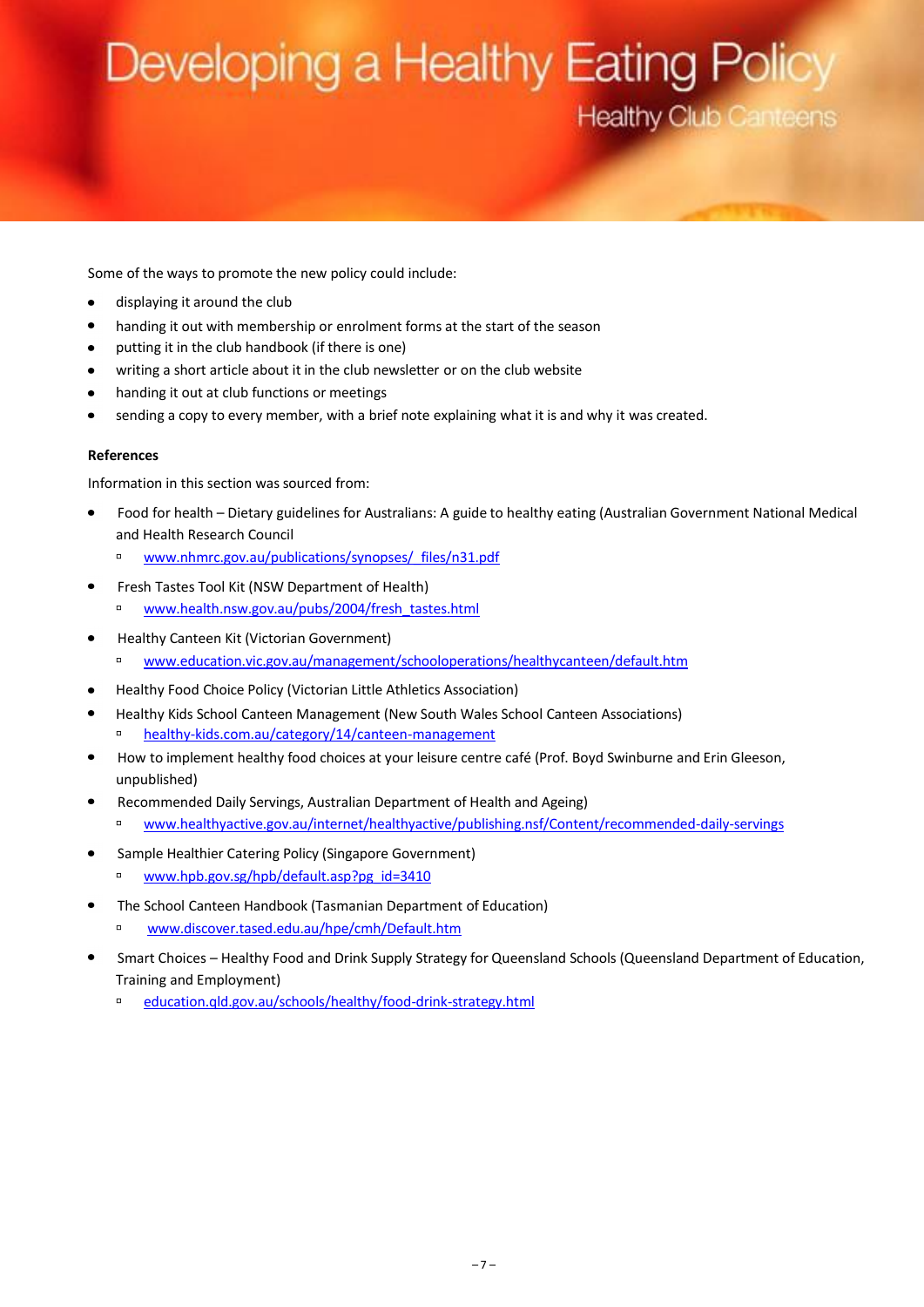#### <span id="page-7-0"></span>**Sample policies**

#### <span id="page-7-1"></span>*Adapted from the Victorian Government's Go for Your Life Healthy Canteen Kit*

#### **Rationale**

The school's canteen reflects the value the school puts on healthy eating practices to students and the wider school community. In addition to providing nutritious foods, the canteen has an important health promoting, educational and sociocultural role within the school. For students that use the canteen regularly, the foods purchased there make a significant contribution to total food intake and nutrition. Nutrition is important to health throughout life and it is particularly significant at times of rapid growth and development, which include the school years.

#### **Aims**

- Provide an enjoyable, nutritious and attractively presented selection of food and drinks at reasonable prices.
- Promote and encourage healthy food choices.  $\bullet$
- Function as an efficient business enterprise.
- Encourage courtesy and consideration among all personnel using canteen facilities.

#### **Nutrition policy**

- Provide food consistent with the Dietary Guidelines for Children and Adolescents in Australia and the Department of  $\bullet$ Education and Training's School Canteens and Other School Food Services Policy.
- Link to classroom and other school activities to complement and reinforce healthy eating messages.

#### **Pricing and income**

- The average mark-up on healthy food items shall be X per cent.
- The average mark-up on less healthy food items shall be greater, at Y per cent.

#### **Review**

 The policy will be reviewed annually by the canteen committee and amendments forwarded to the committee at least one month prior to their annual general meeting.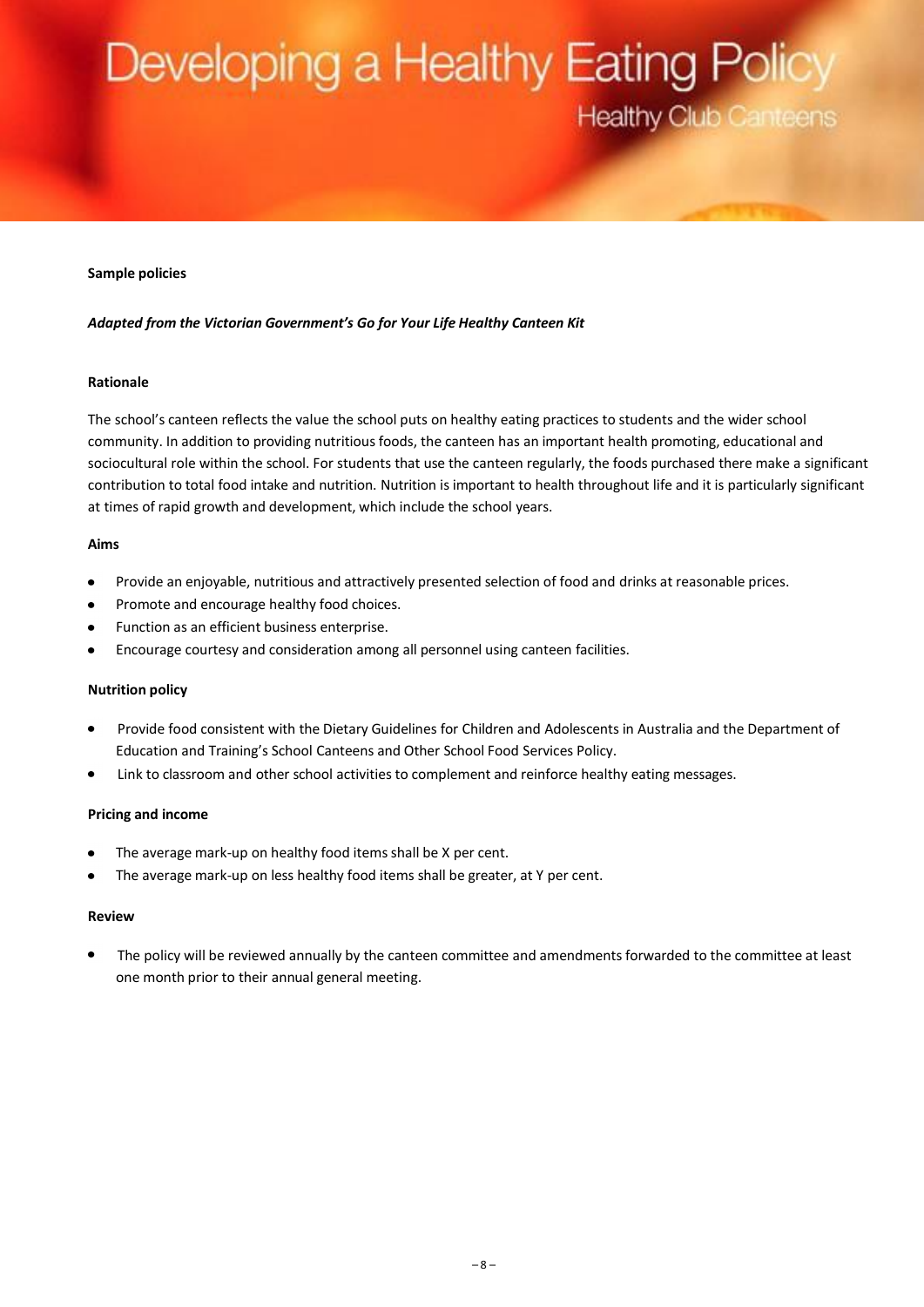#### <span id="page-8-0"></span>*Adapted from the NSW School Canteen Association's 'Healthy Kids' canteen policy*

#### **Rationale**

Our school canteen:

- provides healthier food choices for students in the school canteen menu that reflect the Australian Dietary Guidelines for Children and Adolescents
- supports the Fresh Tastes @ School NSW Healthy School Canteen Strategy which was developed from the Prevention of Obesity in Children and Young People: Government Action Plan 2003–2007 and recognises that schools are an ideal setting to educate about healthy food choices and physical activity
- provides the means by which children and adolescents can put into practice the nutrition messages they are being taught in the classroom
- models healthier food choices that are tasty, interesting and affordable. This can influence food choices at school and in the wider community.

#### **Aims**

The school canteen will aim to:

- encourage the development of good eating habits consistent with the Australian Dietary Guidelines for Children and Adolescents
- provide a variety of food and drinks consistent with the Fresh Tastes @ School NSW Healthy School Canteen Strategy  $\bullet$
- provide an enjoyable, nutritious and attractively presented selection of food and drink at reasonable prices
- develop an appreciation of the social, ethnic and cultural characteristics of foods, as well as the nutritional aspects
- provide students with practical learning experiences about making healthy food choices that reinforce classroom teaching on nutrition
- function as an efficient business enterprise
- demonstrate high standards of food safety and hygiene in relation to the preparation, storage and serving of food at the canteen consistent with the national Food Standards Code
- provide an opportunity for the school community to participate in decisions concerning the operation of the school canteen through the canteen committee
- encourage courtesy and consideration among all personnel using canteen facilities
- provide an opportunity for parent and community involvement in children's education environment
- provide a financial contribution towards resources for all students in the school.

#### **Distribution of the policy document**

A current copy of this policy and supporting documents will be on permanent display in the school canteen. A copy of the current canteen policy that is signed and dated will be given to all canteen committee members at the first canteen committee meeting following the parent body annual general meeting.